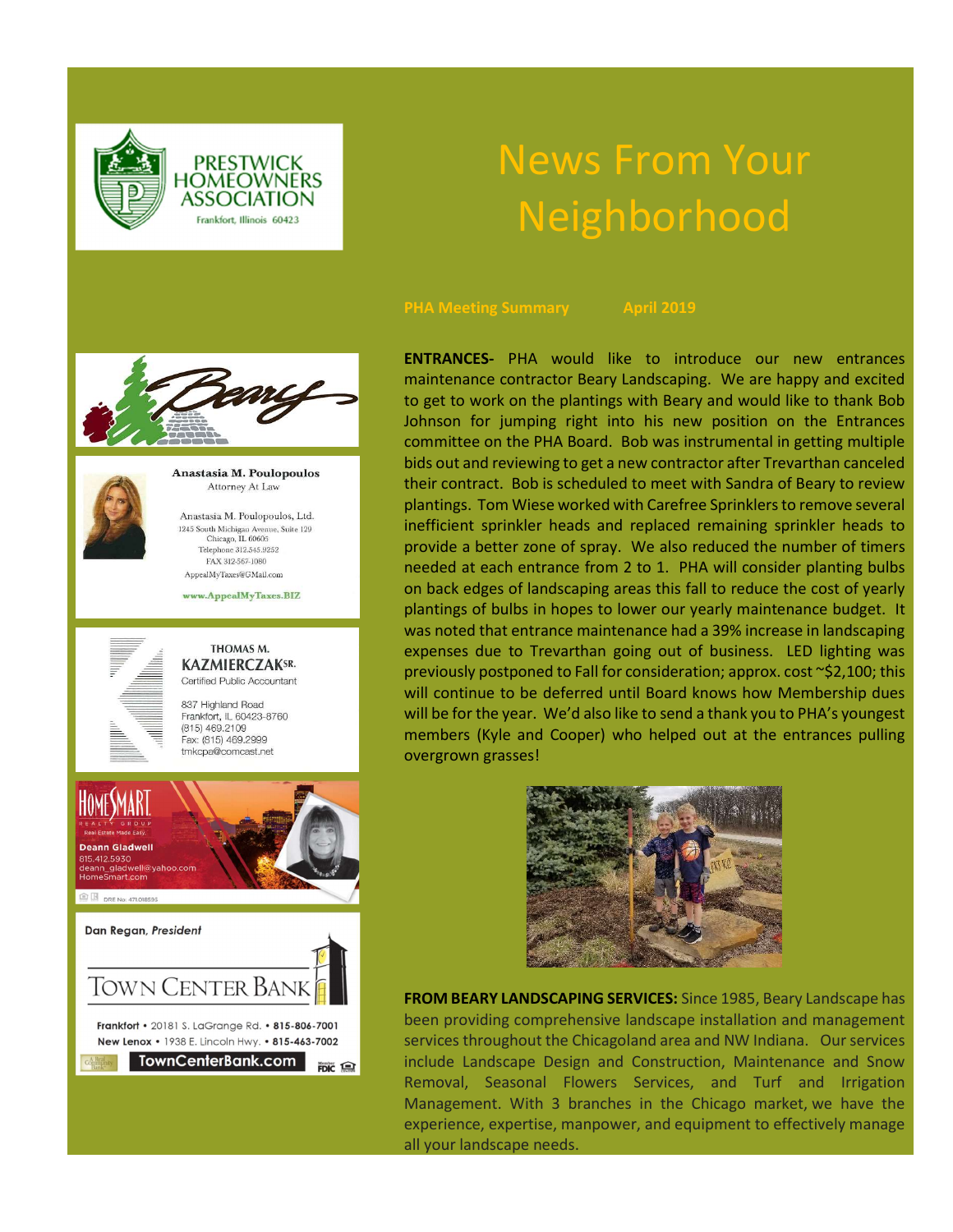

EARTH DAY CLEANUP- A special thanks to Bill Matevich and the following volunteers who braved the rain, sleet, snow, and traffic along Harlem Avenue to clean up debris last Saturday:

Bernadette Daley Genevieve Guijral Evan Matevich Cathy Wrigley Susan Lindsey Cynthia Manestar Phil Simmons

MEMBERSHIP- The Yes to No member update was provided along with a membership summary update. We discussed a couple of homes for recognition of improvements. We also discussed the continuation of producing a printed Membership Directory. Thanks to Jim Nolting and Cathy Wrigley for their hard work!

ARC- No report.

Please remember that all construction and exterior remodeling, including decks, requires PHA ARC approval and a Village permit. For projects or questions please email Steve Larson at steveaxel50@gmail.com.

FINANCIAL- The March 2019 Treasurer's report was approved.

SOCIAL- Maple Court's cul-de-sac was cleared by the Village and the tree stump was ground up. Adjacent residents will work on improvements on that cul-de-sac. The free tree giveaway was a great success – almost all of the trees were given out. It was great working with the Prestwick Area Garden Club on this event – we appreciate everyone coming out in spite of the bad weather last Saturday and hope everyone enjoys their new trees!

SECURITY- There was a car break-in in the 800 block of Highland Drive on March 19. The message is clear: Lock it or lose it.

CODE ENFORCEMENT – Shed/deed restrictions/covenants discussion. A trailer was removed from a residence. Roof needs to be installed on a residence-the Village will be inspecting. Discussed enforcement of no commercial vehicles allowed to be parked in residential areas. Discussed some tree trimming that has been performed. The Board discussed deteriorating wooden street signs in Prestwick – Brandon Palmer will contact the Village to have them either repainted, repaired, or replaced.

LEGAL – Tom Wiese will be stepping down as Vice President come Fall and we'll need to replace him.